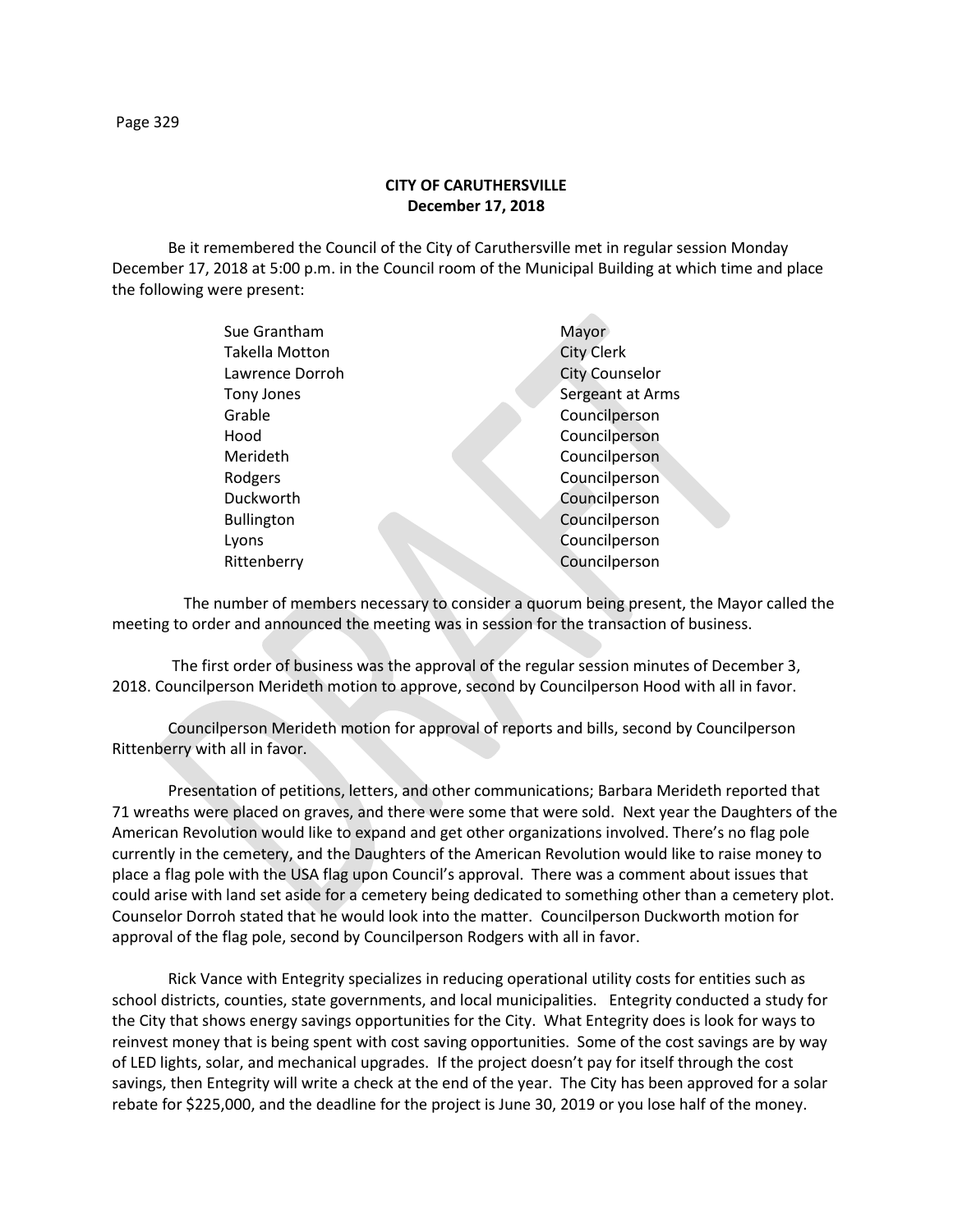There were some discussion about Request For Qualifications and getting feedback from other companies, also the advantages of not being obligated for having the assessment conducted. The more thorough assessment would cost, but the assessment would be the City's, which could be used anytime the City chose to do so. In order to take advantage of the solar rebate, the time is limited, and Councilperson Bullington motion to approve to advertise for RFQ's, second by Councilperson Duckworth, which resulted in the following vote:

| Grable    | Yes | Hood        | Yes  |
|-----------|-----|-------------|------|
| Merideth  | Yes | Rodgers     | Yes  |
| Duckworth | Yes | Bullington  | Yes. |
| Lyons     | Yes | Rittenberry | Yes  |

Pyramid Roofing sent in a quote for the Medic One roof, and Mayor Grantham will be making a decision once Frazier Roofing sends in their quote for the emergency procurement. Councilperson Duckworth made mention of the Memorandum of Understanding outlining areas of responsibilities between the City of Caruthersville and the Caruthersville Humane Society, and yielded the floor to Carol Wilcox. Ms. Wilcox stated that January 31, 2019 licenses will expire, and that the Humane Society would help with the paperwork and cleanup of the animal shelter, but needed to move forward with the memorandum because of the timeline. Councilperson Lyons made motion for the approval of the memorandum upon Counselor Dorroh's further review, second by Councilperson Duckworth, which resulted in the following vote:

| Grable    | Yes | Hood              | Yes  |
|-----------|-----|-------------------|------|
| Merideth  | Yes | Rodgers           | Yes. |
| Duckworth | Yes | <b>Bullington</b> | Yes. |
| Lyons     | Yes | Rittenberry       | Yes. |

Police report; Chief Tony Jones reported that there was a delay on calls due to securing a crime scene and the collection of witness statements, and apologizes. The Council had approved \$13,000 for a vehicle to be purchased from Missouri Surplus Agency. Faulkner Auto has a 2008 Chevrolet pickup that has 112,000 miles, one owner, and for sale at \$7,500; Chief Jones asked for approval for the purchase. Councilperson Merideth motion for approval, second by Councilperson Hood, with all in favor.

Fire report; Fire calls from December 4, 2018 through December 17, 2018 are as follows: 12/4/18; Mutual aid to Kennett to the Dunklin County Cotton Warehouse for several bales of cotton burning inside,  $12/4/18$ ; Smoke scare due to furnace with minor damage on West  $11<sup>th</sup>$  St.,  $12/14/18$ ; Fire alarm sounding due to cooking on East  $10^{th}$  St.,12/17/18; Vehicle fire on Rt. U overpass with moderate damage. There have been 134 fire calls to date compared to 117 at this time last year, and there are currently 122 members with the Rural Fire Subscription.

Public Works; Paul Shaw reported that the crew had worked on preparing the streets for the snow and ice. There were 29 meters that were changed out, and repaired a leak on 18<sup>th</sup> and Ward, assisted the police department with trenching a line for a camera, and repaired a 2 inch leak on Vest. The crew also changed out locks at City Hall, and cleaned and repaired rooms at City Hall. Oil was changed out on generators; alleys were repaired behind Churchill on Cotton, and filled a hole on East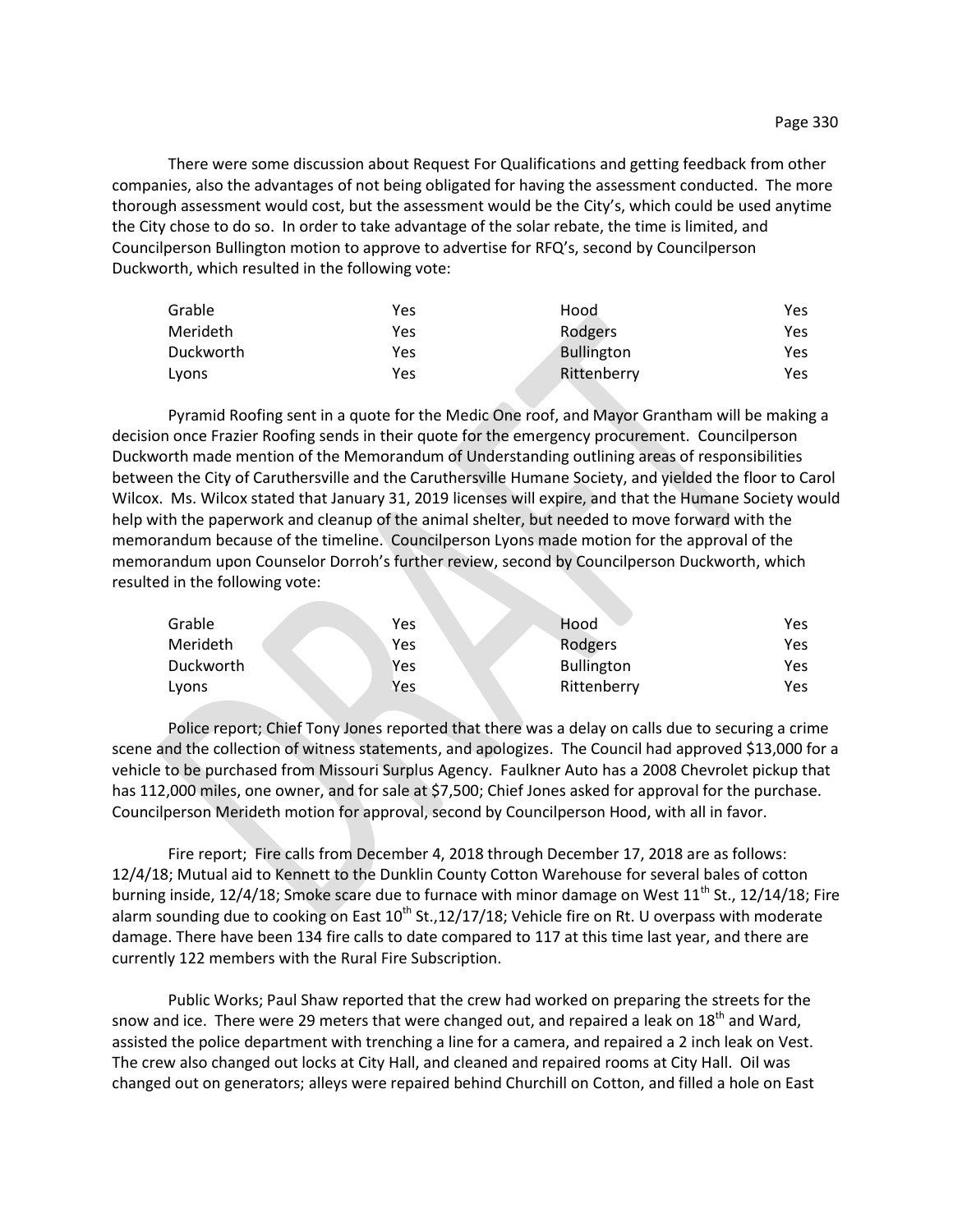## Page 331

 $20<sup>th</sup>$  St. The digging has started at the airport for a water main, and the 12<sup>th</sup> & Ward project should start by early January. Councilperson Rodgers was concerned about the deviation with the street on 18<sup>th</sup> and Lincoln. Paul Shaw stated that where the trench was cut for the pipe was paved too soon, and that he believed it was only settlement, but would keep an eye on it. Councilperson Rodgers stated that she had given a list of streets that had popped to the chairperson of Street & Sanitation, and asked if anything could be done in the winter months. Paul Shaw will be assigning the crew to take a day to fill in the streets with gravel, and Mayor Grantham encouraged anyone that knew of any streets that needed to be filled to make a list. Tony Jones commended the Street department's preparation of the streets during the winter storm.

Code Enforcement; Sonya Fuller reported sending out 11 letters, multiple door hangers, and working on 8 letters regarding burnouts, but will not be sending out any until consultation with Counselor Dorroh. Burnouts and structural damaged houses will be the priority for the next few months.

Parks & Recreation; Wes Deere reported that the pool heater is working and the Park Board meeting will be Wednesday, December 19, 2018 at 6:00 p.m. The Recreation Center will close at 4:00 p.m. Christmas Eve and will be closed on Christmas day. The Middle School had a Rewards Day on December  $12<sup>th</sup>$  and  $14<sup>th</sup>$ , and students were at the Recreation Center participating in activities. On December 27, 2018 from 3:00 p.m. to 5:00 p.m. , Childhood Prevention Obesity Prevention will be having activities at the Recreation Center. Mr. Deere will have figures at the next meeting on the light pole that was damaged at the Recreation Center as to whether or not it's feasible to file a claim. Counselor Dorroh stated that there's possibly an agreement of restitution in the works for payment for the light pole.

Budget report; Councilperson Bullington asked to have a Finance Committee for Thursday, December 20, 2018 at 5:00 p.m. to settle some differences for the employee raises.

Library report; Teresa Tidwell reported that the final Christmas Storytime will be Tuesday, December 18, 2018 with Alexis Avis reading the Polar Express, and Santa will make an appearance with photo ops and goody bags. Freddy Butler will doing a book signing at the Library Thursday, December 20, 2018 for his book about the book of Revelation. Christine Jones an educator from Hayti, MO has a book, "My Journey Without Mom", and she will be at the Library Thursday, December 27, 2018. Ms. Jones will have 2 seminar focus groups talking about grief. There will be 2 sessions one from 10:00 a.m. until 11:15 a.m., with a book signing at 11:20 a.m. The next session is from 2:00 p.m. until 3:15 p.m., with a book signing at 3:20 p.m.

Mayor Grantham recommendations for appointment for the Economic Development Tax Board are Jana Merideth, Shane Holloman, and Kara Pierce. Councilperson Duckworth motion for approval of the appointments, second by Councilperson Duckworth, which resulted in the following vote:

| Grable    | Yes     | Hood              | Yes    |
|-----------|---------|-------------------|--------|
| Merideth  | Abstain | Rodgers           | Yes    |
| Duckworth | Yes     | <b>Bullington</b> | Absent |
| Lyons     | Yes     | Rittenberry       | Yes    |